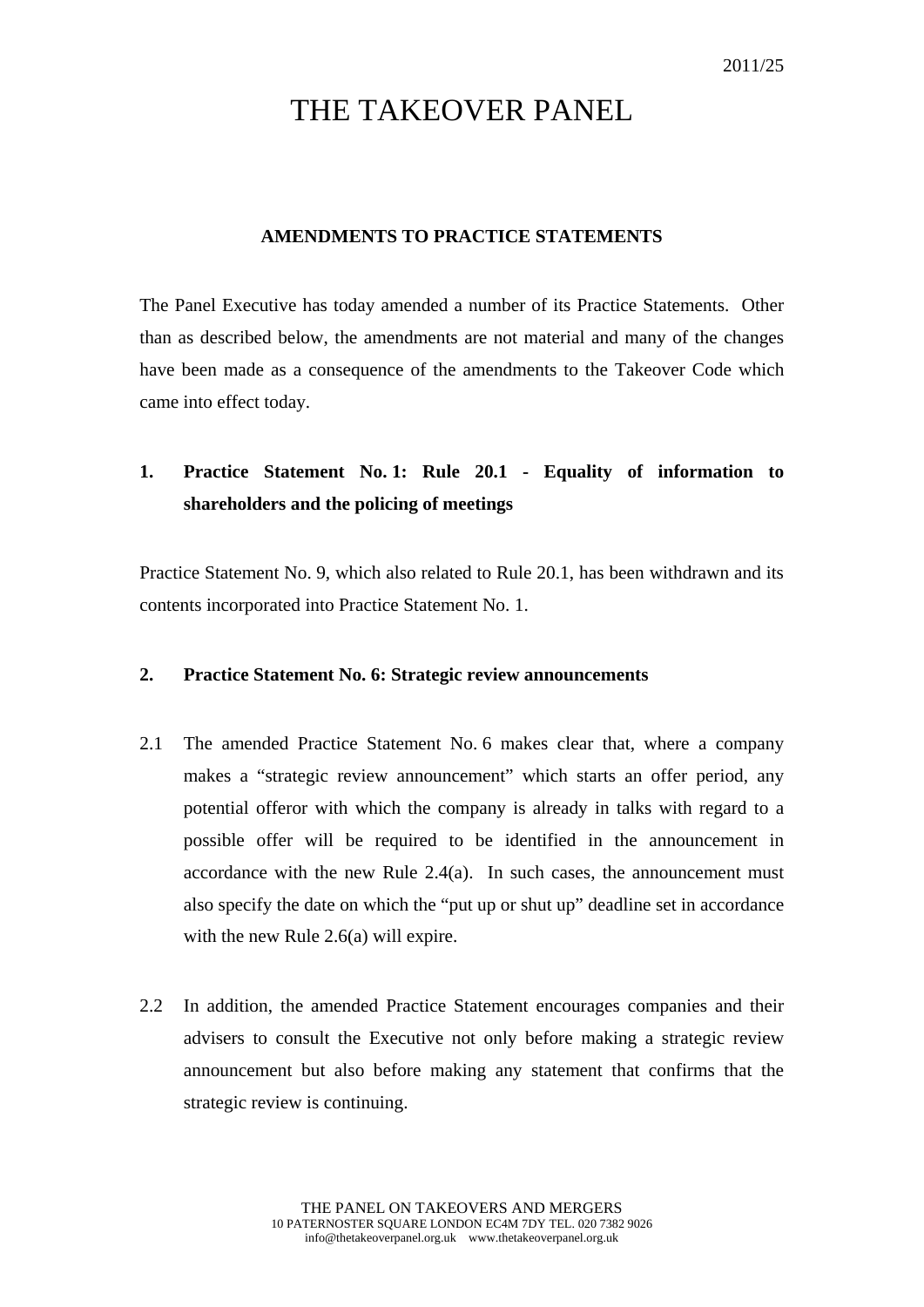### **3. Practice Statement No. 20: Rule 2 – Secrecy, possible offer announcements and pre-announcement responsibilities**

- 3.1 A new paragraph 3.5 of Practice Statement No. 20 provides that the Executive would consider as being in breach of the new Rule 2.3(d) any attempt by a potential offeror to specify the circumstances in which an offeree company may not publicly identify the potential offeror - for example, a provision to the effect that an approach will be withdrawn automatically in the event that:
	- (a) the offeree company does not engage with the potential offeror within a specified period of time;
	- (b) a requirement to make an announcement under Rule 2.2 is triggered; or
	- (c) the offeree company receives an approach from a third party.
- 3.2 Paragraph 5.12 of the Practice Statement makes clear that, where it is proposed that an announcement which commences an offer period will not identify a potential offeror on the basis that its approach has been unequivocally rejected, the Executive should be consulted.
- 3.3 The contents of sections 4(d) and 5(d) of the previous version of the Practice Statement, both headed "No announcement required if no truth", are now to be found in a new section 6. The new section 6 also refers to the new Note 4 on Rule 2.2, which relates to the circumstances in which the Panel may grant a dispensation from the requirement for an announcement to be made under Rule 2.2(c) or Rule 2.2(d) where it is satisfied that the potential offeror has ceased actively to consider making an offer for the offeree company.